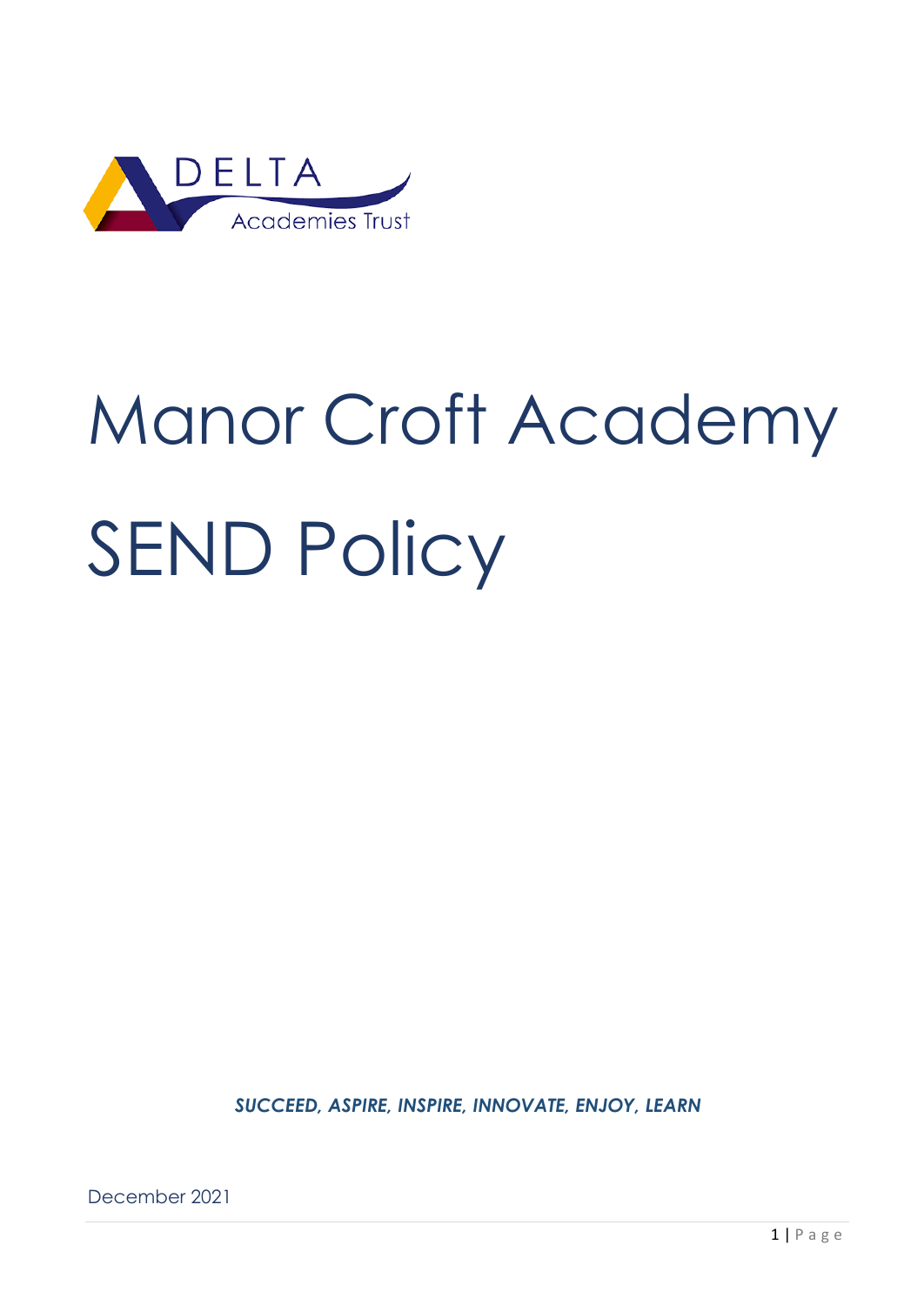# **1. Introduction**

Manor Croft Academy is fully inclusive, providing opportunities for all students to develop their potential personally, socially, spiritually, emotionally and academically in all areas of the curriculum and in all aspects of school life, regardless of gender, ethnicity, religious affiliation, social background, SEN or disability. At Manor Croft Academy we recognise that special educational needs take many forms and as such, all teachers are teachers of SEND.

The following document provides current and prospective parents and carers with information about provision at Manor Croft Academy in order that all students realise their full potential, whatever that may be.

This policy complies with the statutory requirements in the SEND Code of Practice 0-25 (2015) and should be read in conjunction with the following guidance, information and policies which are available on the Academy's website:

- $\triangleright$  The Equality Policy
- $\triangleright$  The Accessibility Plan
- ➢ The SEND Information Report
- ➢ Local Authority information for parents regarding students with SEND
- ➢ Statutory Guidance on Supporting Pupils at School with Medical Conditions (April 2014)
- ➢ The Safeguarding Policy

In accordance with the overarching principle of the new Code of Practice, this policy has been co- produced with school staff and governors. As we look to develop the SEND policy we will continue to consult with parents and carers and the students themselves to ensure that all of their needs are being met.

# **2. Long Term Aim of this Policy**

**Objectives** 

- 1. To work within the guidance laid down in the SEND Code of Practice (2015)
- 2. To identify and put in place appropriate provision for students who have SEND and additional needs.
- 3. To operate a whole school approach to the management and provision of support for SEND that takes into account all of a students' needs (using the Assess, Plan, Do, Review model).
- 4. To ensure that parents/carers have a clear understanding of how the school supports children and young people with SEND, and their own involvement in this.
- 5. To provide an appropriately qualified and experienced SENCO in post who can ensure that the SEND Policy is put into practice.
- 6. To provide support and advice for all staff working with SEND students.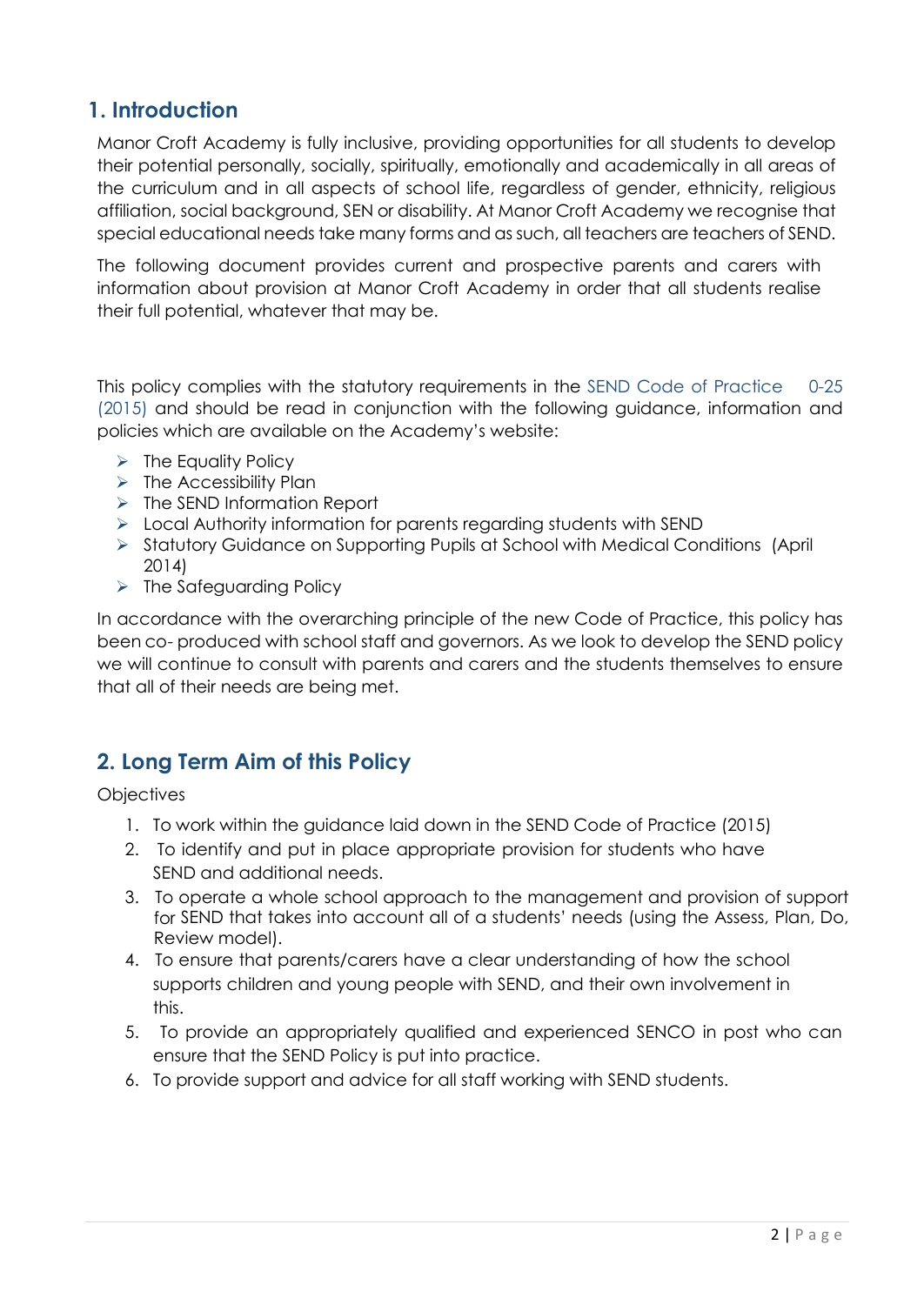# **3. Identification of SEN**

A student has SEN if they have a learning difficulty or disability which calls for special educational provision to be made for them.

They have a learning difficulty or disability if they have:

- $\triangleright$  A significantly greater difficulty in learning than the majority of others of the same age, or
- $\triangleright$  A disability which prevents or hinders them from making use of facilities of a kind generally provided for others of the same age in mainstream schools.

*Special educational provision is educational or training provision that is additional to, or different from, that made generally for other children or young people of the same age by mainstream schools.* 

The SEND Code of Practice specifies four broad areas of need:

- ➢ Communication and Interaction (including Autistic Spectrum Disorder)
- ➢ Cognition and Learning
- ➢ Social, Emotional and Mental Health difficulties
- ➢ Sensory and/or physical needs.

Children and young people are identified as having SEND when they have a recognised need as outlined above. In addition, when an individual does not make adequate progress despite quality first teaching, it should be recognised that this may be due to an unidentified and therefore unmet need.

The SEND Code of Practice no longer allows for the identification of behaviour to describe SEND and consequently any concerns regarding the behavioural needs of an individual would form an underlying part of a wider need as outlined above.

Other factors may impact on progress and attainment but are not in themselves indicators of SEND:

- ➢ Attendance and punctuality
- ➢ English as an Additional Language
- ➢ Being a Looked After Child
- ➢ Health and welfare
- ➢ Being in receipt of Pupil Premium
- ➢ Being a student of Serviceman/woman

Disability - the Equality Act and the Code of Practice state that schools and settings have a duty to make 'reasonable adjustments' – however, these alone do not constitute SEN. Students who have a disability but do not have SEN support are covered by the Equality Act 2010. Some students may have Individual Healthcare Plans.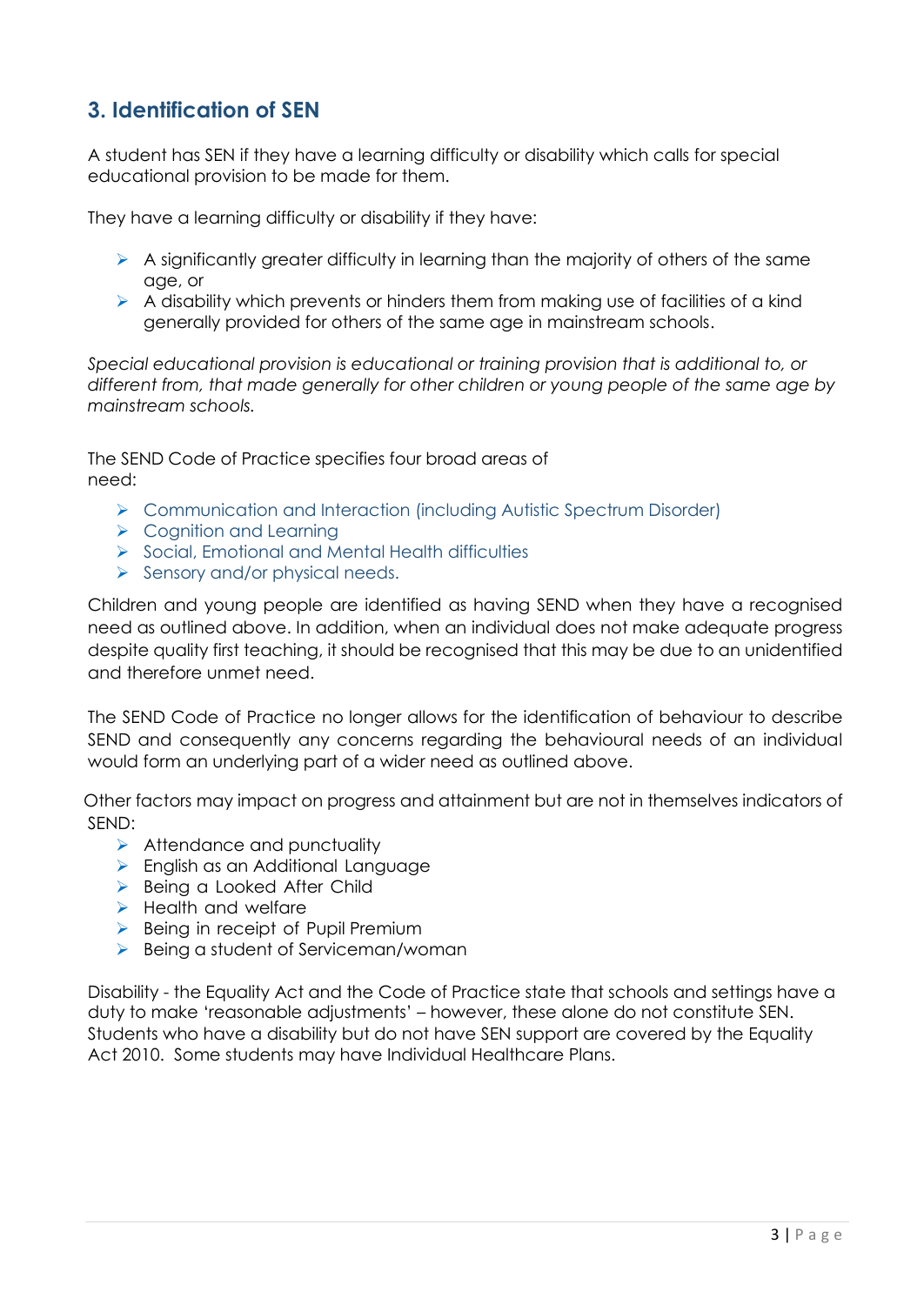# **4. A Graduated, Whole School Approach to SEND Support**

All teachers are accountable for the progress and development of all students in their classes. Quality first teaching at Manor Croft aims to meet the needs of all individuals, whatever they may be, to ensure that each student makes progress appropriate to their starting points. All teachers are given SEND information for every student in their class and they use this information to meet their individual needs.

Teachers oversee the work of any support staff in their lessons and collaborate with any specialist staff as required. Teacher planning takes additional adult support into account and is discussed with those staff. However, it must be recognised that any intervention and support does not replace high quality teaching.

The Academy regularly collects data from all subject teachers to identify students' progress towards outcomes. The SENCo uses this data to identify and review progress of students who are identified as having a special educational need; this information will then inform Annual Review and SEN Support Plan discussions. They will also consider the following possible indicators of SEN when reviewing the progress of all students (as recommended by the Code of Practice):

- ➢ Progress which is significantly slower than that of their peers starting from the same baseline.
- ➢ Progress which fails to match or better the student's previous rate of progress.
- $\triangleright$  Progress which fails to close the attainment gap between the student and their peers.
- $\triangleright$  Progress which widens the attainment gap.

Data provided by teachers will be used alongside information from standardised assessments and observation to determine whether or not students would benefit from additional interventions and/or being placed at the 'SEN Support' stage on the special educational needs register. Parents and students are involved in all discussions.

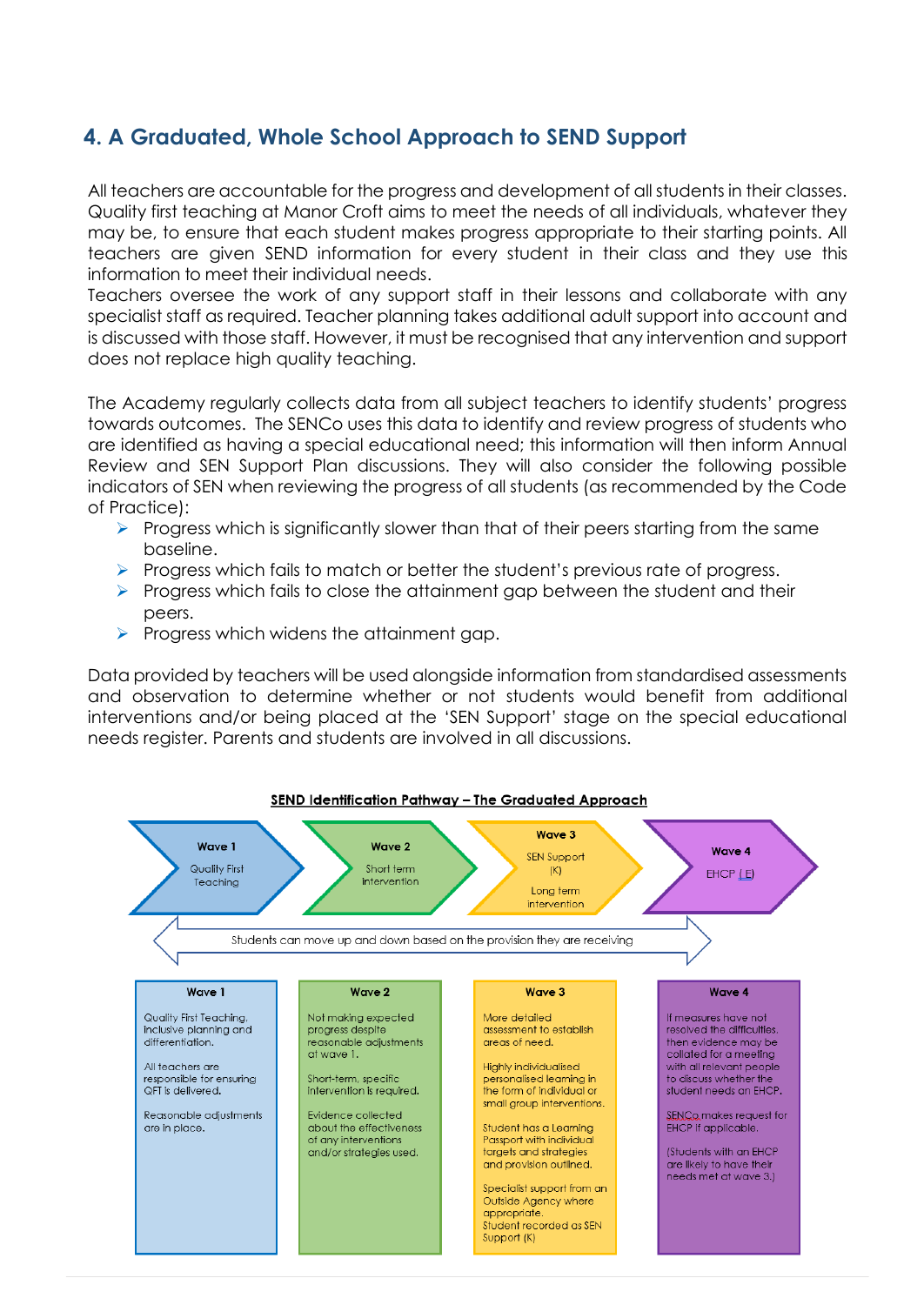#### **Monitoring and Evaluation of SEND**

Our monitoring and evaluation cycle is embedded into school practice and is a continual cycle of review aimed at improving the provision and outcomes for all students. Progress for all vulnerable groups and individual students is discussed at the progress meeting which follows each data collection point by key staff.

Provision for students with SEND is monitored by the governing body as part of the Academy's monitoring and evaluation cycle and feedback from parents is gathered as part of the annual survey and during the annual review process. Student feedback is gathered on an on-going basis via meetings with key workers and also more formally as part of the annual review process or, in the case of students at SEN Support, at termly review points.

#### **Criteria for exiting the SEND Register**

Students' progress and the support in place is monitored regularly as part of the whole school monitoring process. Decisions about whether a student should remain on the SEND register is made at the end of each monitoring cycle with students added to or removed from the SEND register as appropriate. Where students are removed from the register, parents are informed by letter and offered the opportunity to discuss further if required.

Where a student no longer meets the criteria for SEND support they will continue to be monitored as part of the assessment cycle so that should any further difficulties arise these are addressed appropriately.

## **5. Roles and Responsibilities**

#### Roles:

**SENCo** – Miss Nesta Jackson – [JacksonN7@manorcroftacademy.org.uk](mailto:JacksonN7@manorcroftacademy.org.uk) **SEN Administrator** – Mrs Becki Armstrong – [ArmstrongB1@manorcroftacademy.org.uk](mailto:ArmstrongB1@manorcroftacademy.org.uk) **Assistant Principal** – Mrs Kellie Wilby – [WilbyK@manorcroftacademy.org.uk](mailto:WilbyK@manorcroftacademy.org.uk) **SEN Governor –** Ms Zaheda Adam

The Academy employs 7 full and part-time learning support staff. They carry out a range of roles across the school including in class support, one to one and small group work during both lesson and form time and offer key worker support for students with high needs. The Learning Support Team work closely with the class/subject teachers who oversee their work and plan with them.

#### **Responsibilities:**

The Governing Body has strategic accountability for agreeing, revising, monitoring and evaluating the SEND Policy.

The Principal has overall responsibility for ensuring that special needs provision meets the requirements of the SEND Code of Practice 2014 and the Disability Discrimination Act, and that an Accessibility Plan is in place to ensure continued development of our strategies for inclusion.

The designated Leadership Team member is responsible for the strategic management of the SEND policy within the school.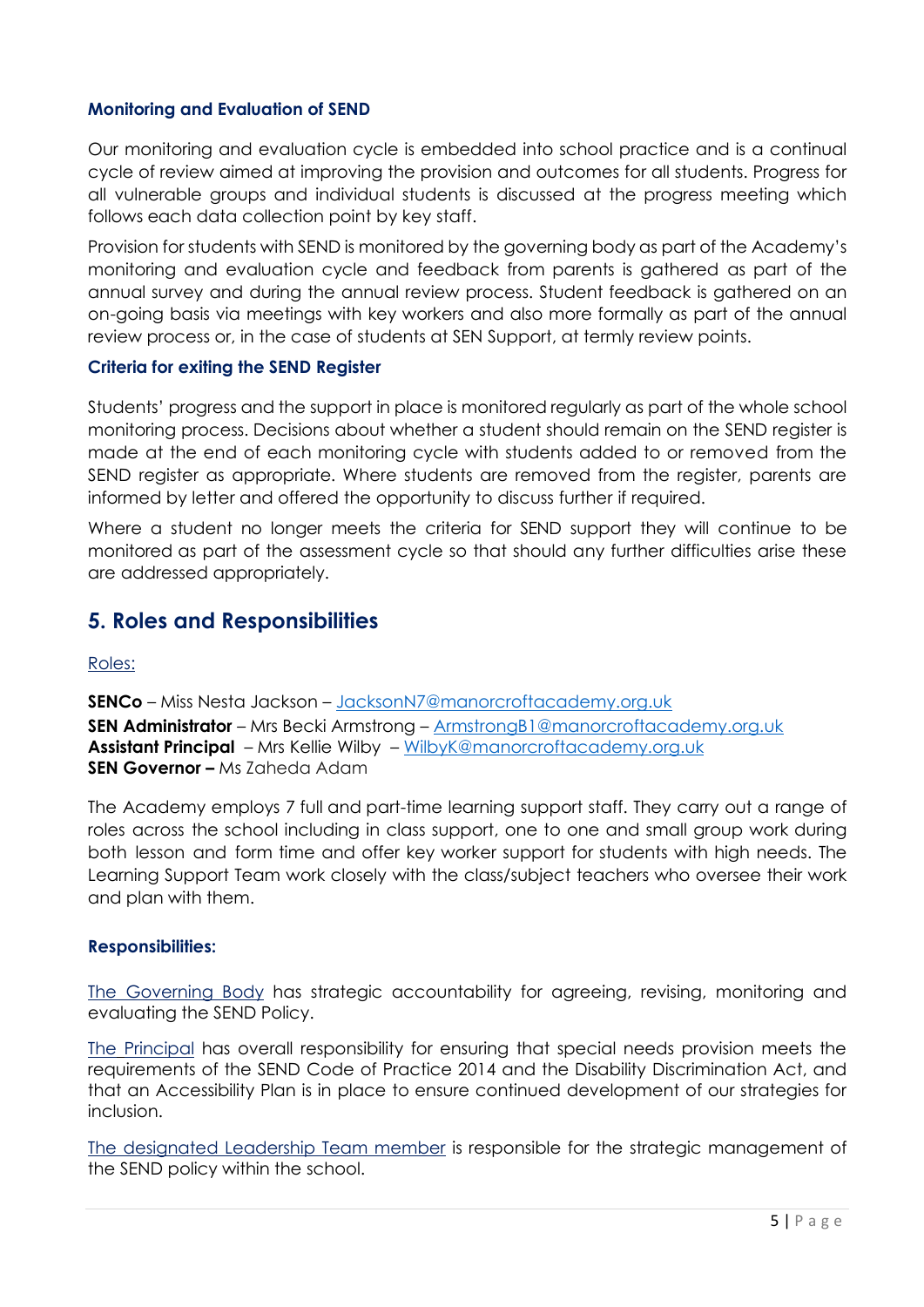The Leadership Team are responsible for monitoring the quality of teaching and learning. They work with subject staff to ensure dynamic schemes of work address the needs of all pupils, enabling them to achieve appropriate standards. They also support teaching staff in developing increasingly effective strategies for meeting the needs of pupils with SEND.

Curriculum Team Leaders monitor the progress of pupils with SEND and ensure that appropriate strategies are being implemented by individual teachers and discuss any concerns with the teacher and the SENCo.

The SENCo is responsible for the day to day operation of the SEND Policy in the school. The SENCo will co-ordinate the provision made to support individual pupils with SEND, provide professional guidance to staff and will work closely with staff, parents and other agencies.

Higher Level Teaching Assistants and Learning Support Assistants work with identified pupils or groups and assist with the SEN provision in consultation with the SENCo and CTLs.

All staff are responsible for the identification, monitoring and evaluation of progress of pupils with SEND and to develop teaching strategies to maximise learning for all pupils within all teaching environments – Quality First Teaching.

Parents and students: Parents support the development of their children's skills by working in partnership with the school to achieve the highest standards of learning possible for their children. The views of students are taken into account as a valued contribution to the process.

## **6. Supporting Students and their Families**

We aim to work in partnership with our parents and families to ensure students' needs are met and that they are fully informed about all matters relating to their child's SEND. Our SEND Information Report is on our website and is updated annually, and parents/carers are guided towards the LA Local Offer for information about wider services relating to SEND for children and young people aged 0-25.

Kirklees Local Authority Local Offer information: [Home | Kirklees SEND Local Offer](https://www.kirkleeslocaloffer.org.uk/) 

[\(kirkleeslocaloffer.org.uk\)](https://www.kirkleeslocaloffer.org.uk/)

Where parents/carers feel they need further, impartial support, they can contact Kirklees Information Advice and Support Service (KIAS).

Home - [Kirklees KIAS](https://www.kias.org.uk/) [\(www.kias.org.uk](http://www.kias.org.uk/) )

# **7. Resources**

a) Funding for SEND

All schools receive an amount of money to support students with special educational needs. This is provided as part of the schools' block formula allocation. It is the responsibility of each school to ensure that they have a 'notional budget' which caters sufficiently for the special educational needs of the students within their school. The Education Funding Agency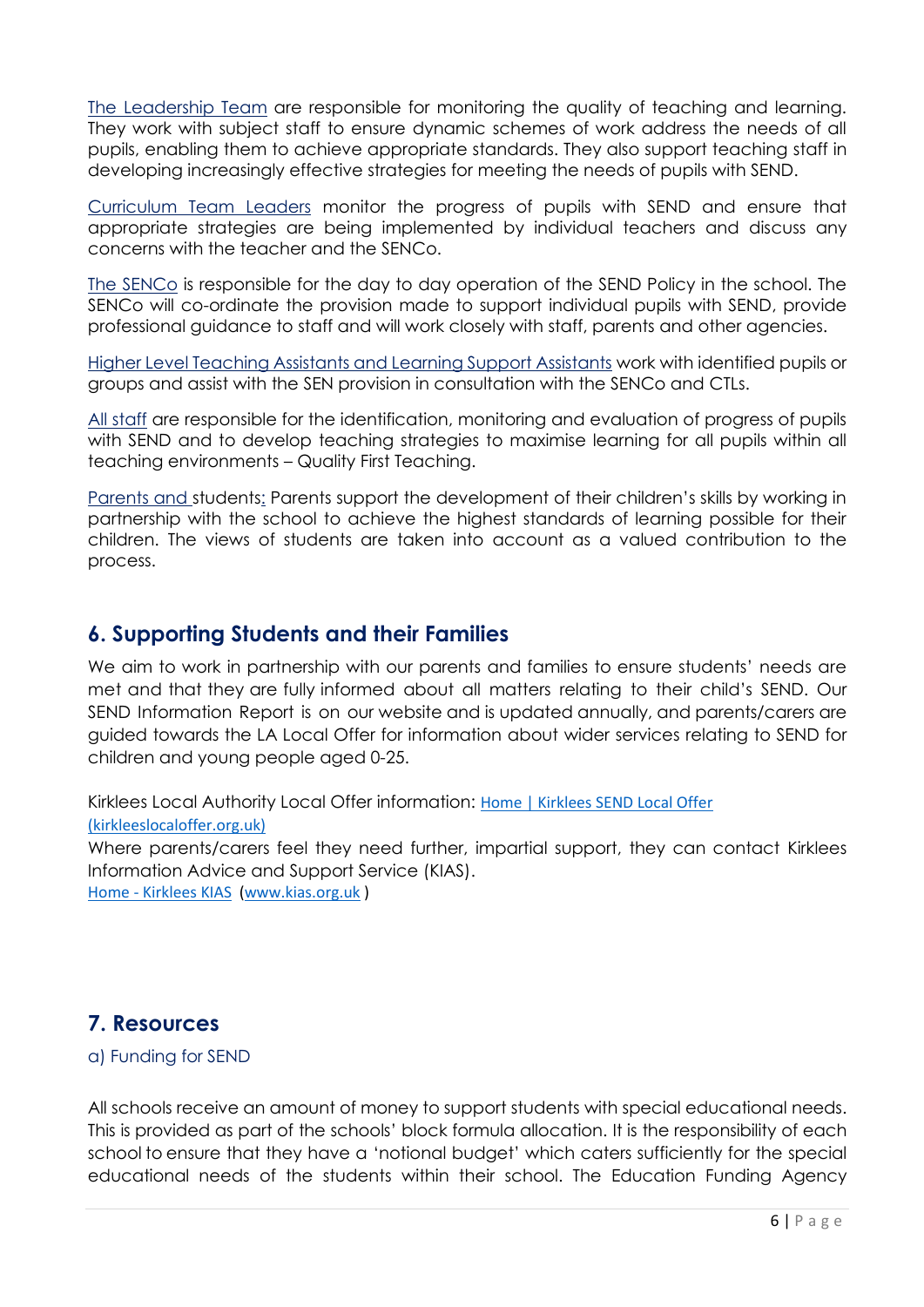describes the funding available within schools for SEND students as being made up from 3 elements:

Element 1 - Core Educational Funding Mainstream per pupil funding (AWPU)

Element 2 - Schools Block Funding Contribution of up to £6k for additional support required by students with high needs, from the notional SEND budget.

Element 3 - High Needs Top Up Top Up funding from the Local Authority to meet the needs of students with EHC plans.

#### b) Workforce Development

An induction process is in place for all teachers and support staff where the systems and structures in place to support the needs of individual students are shared. Training programmes relating to meeting the needs of SEND students is provided as required.

The school's SENCo regularly attends both the L.A.'s and the Delta Academies Trust's SENCo network meetings in order to keep up to date with local and national issues in SEND and any relevant information is shared with the Academy's leadership team as appropriate.

### **8. Transition**

Close links with pyramid schools eases transition and supports students' needs. The transfer of information to Manor Croft Academy including prior attainment (Key Stage 2 SATs Results), programmes of work, relevant medical information and details of additional support are of great importance. The Transition Team will visit feeder schools throughout Year 6. Targeted students will receive a bespoke transition package including and additional visits to the school. At the transition evening the Principal, Form Teachers, Transition Co-ordinator and SENCo will be present to answer questions. Parents are actively encouraged to make individual appointments and/or visits at any time to discuss transition and any other concerns they may have.

The SENCo will attend any annual reviews of Year 6 students and liaise regularly with feeder school SENCos.

When a student has an EHCP, a Transitional Review will be held in Years 9 and 11. A Careers Advisor will be invited to this review. A Transition Plan will be drawn up using information from parents/carers, students, teachers and outside agencies in order to plan coherently for the young person's transition to adult life. Links are also made with Post 16 agencies to ensure the transition from secondary school is smooth. Relevant documentation is transferred and student's needs are discussed.

### **9. Covid Recovery**

Students had access to remote learning through live lessons with their usual teaching staff. Key workers continued to make contact with the student and their family to liaise, assist and offer support. This remains in place in this academic year should circumstances change.

Essential visitors are able to work on site with students directly if their working practices and risk assessment permit them to do so however where they are unable to meet students in person, case work is done remotely, and this is facilitated in line with our remote learning policy. This may include:

• Educational Psychologist;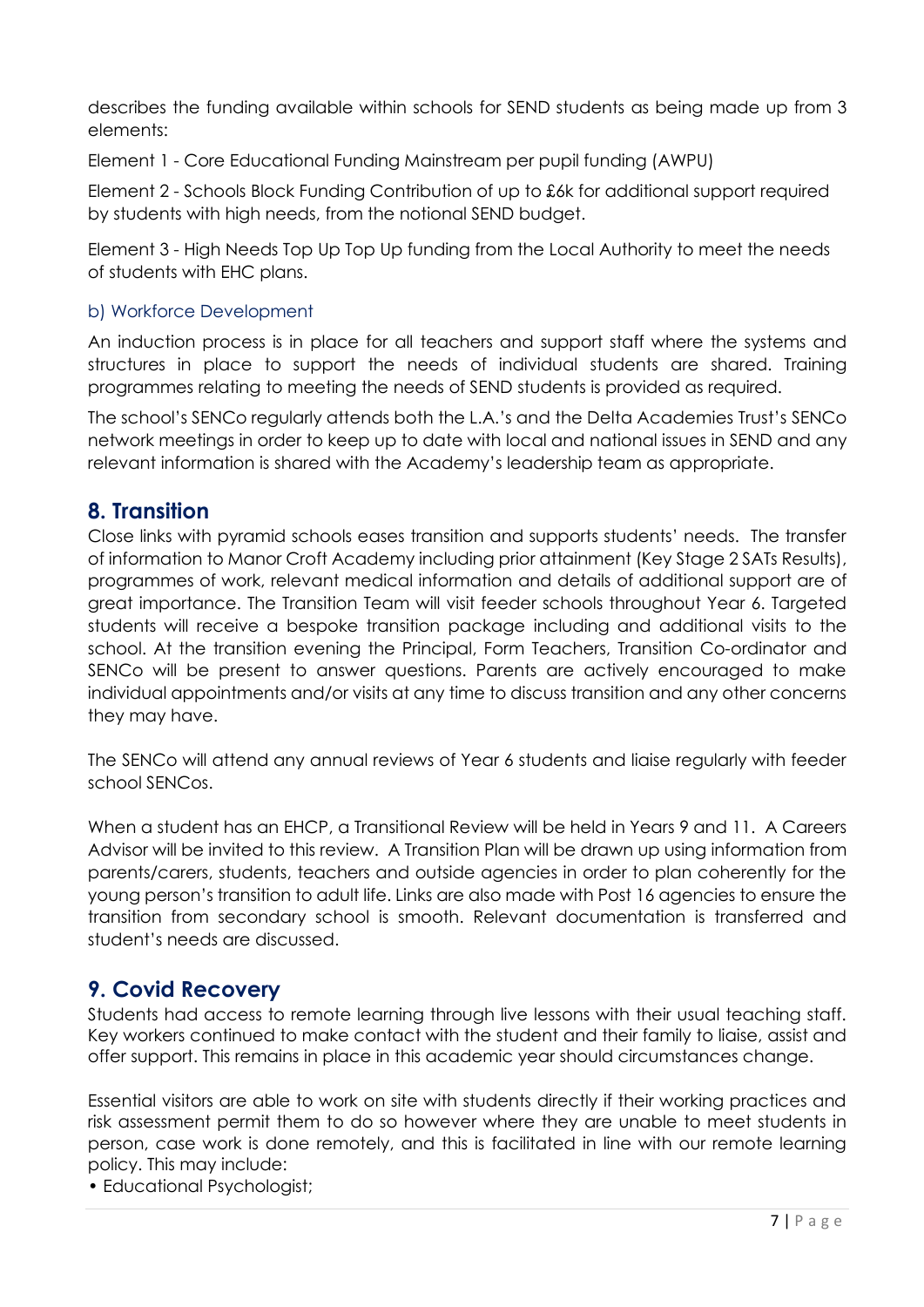- Social Workers;
- Health Care Professionals, including Speech and Language Therapist and School Nurse;
- Mental Health Support Workers
- Police

We recognise that for some young people, the school closures could have resulted in additional barriers to learning being in existence or they may be experiencing trauma. Prior to school re-opening all staff received the following development and awareness sessions around:

- SENCo and meeting students' needs
- Awareness of the vulnerable register
- Understanding of whole school risk assessment
- Safeguarding and child protection;

• Staff are adept at identifying student need either by referral to the SEND team directly or by logging any concerns on our CPOMS system.

For students with an EHCP, annual reviews will continue. In the event of lockdown, annual reviews will continue remotely. Parents/carers and other professionals are invited to site to attend annual review meetings however there is still a provision to facilitate these remotely where appropriate.

## **10. Supporting Students with Medical Conditions**

At Manor Croft Academy we recognise that students at school with medical conditions should be properly supported so that they have full access to education, including school trips and physical education. Some children and young people with medical conditions may be disabled and where this is the case the school will comply with its duties under the Equality Act 2010.

Some may also have SEND and may have an Education Health and Care Plan (EHCP). If so, the SEND Code of Practice (2014) is followed.

Please see the Academy's Managing Medical Needs policy for more detailed information.

### **11. Accessibility – Statutory Responsibilities**

Manor Croft Academy is fully accessible for students with a wide range of needs. Facilities include full wheelchair access and height adjustable furniture.

We have an Accessibility Plan that addresses the improvement of access to:

- $\triangleright$  The curriculum
- $\triangleright$  The physical environment
- $\triangleright$  The provision of information.

This plan is reviewed annually, barriers are identified, and plans put in place to remove them. The Accessibility Plan can be found on the Academy's website. Parents/carers can contact key staff via the Academy's reception should they wish to discuss matters relating to accessibility any further.

## **12. Storing and Managing Information**